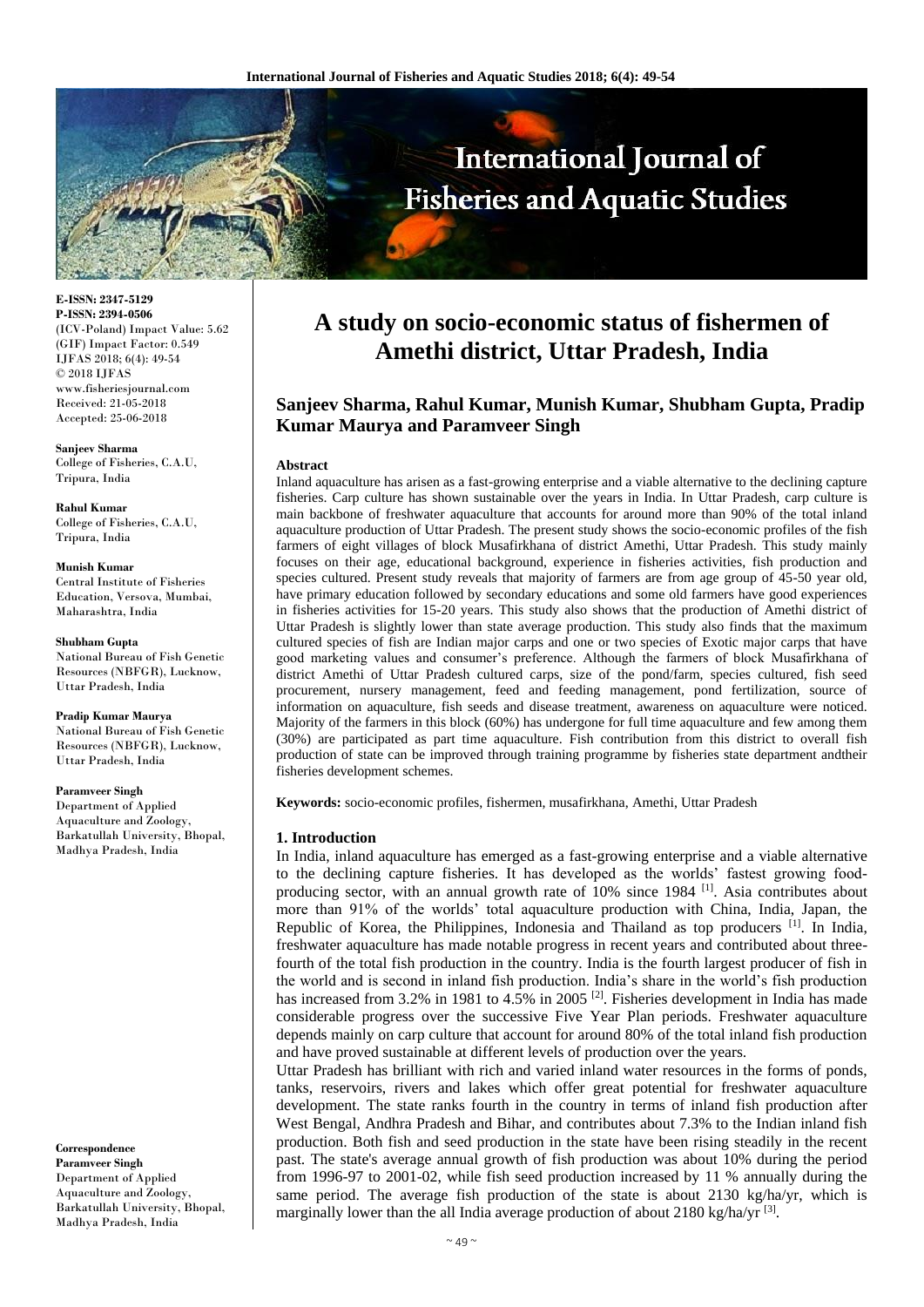Uttar Pradesh state accounts for about one sixth of the total population of the country, food security of the nation is often associated with food self-sufficiency of Uttar Pradesh Uttar Pradesh has vast potential of aquatic bio-resources and offers considerable scope of inland fisheries development and aquaculture. The State contributes approximately 14.68% of the total national fish diversity <sup>[4]</sup>. Aquatic resources are available in the form of 28,500 km of rivers and canals, 1.38 lakh ha of reservoirs and 1.61 lakh ha of ponds and tanks as well as 1.33 lakh ha of floodplain lakes and derelict water. The total fish production from all resources in the state is 3.93 million tonnes (2009-2010) (http://fisheries.up.nic.in). These all endowment is provided greater scope for the promotion of aquaculture activities in the state from the view point of both increasing production from existing farms and also by the expansion of area under farming as so far only 53% of the suitable area has been brought under aquaculture [5]. Although it has been revealed that by and large, fish farmers in Uttar Pradesh have been receiving a significant amount of income from the-fish farming activity, production and income from fisheries are not as expected due to numerous problems, viz., lack of institutional support, seed related aspects, high costs of inputs, unfavorable price of fish, involvement of middlemen, lack of infrastructure facilities, inactive cooperative societies and pond related issues [6] , A few studies conducted on fish farming business in other Indian states have also revealed similar constraints [7] . In view of this, an attempt has been made to examine fish farmers' perceptions about the factors hindering higher fish yields and incomes in Mirzapur district of Uttar Pradesh. The purpose of this study was to explore the current status fish culture practices and socioeconomic status of fish farmers of district Amethi (Uttar

Pradesh).

#### **2. Materials and Methods**

The study covered Socio-economic characteristics of fish farmers involved in block Musafirkhana of district Amethi of Uttar Pradesh fisheries community. A cross-sectional interview-based survey was conducted in eight villages of block Musafirkhana of district Amethi of Uttar Pradesh (Fig.1), namely Bhikheepur, Visara Paschim, Palia Chandapur, Jamuari, Pure Premsaah, Pindara Thakur, Devkali, Katehati, for about 6 months from January 2015 to June 2015 covering a total of 30 farmer's farms that culturing Indian major and minor carps and other varieties with a pretested structured questionnaire developed as per Thrusfield [8]. The Fishery Extension Officers of the Department of Fisheries, Government of Uttar Pradesh and also the officials of fisheries district department of Amethi, were requested to provide a list of both registered and unregistered fish farmers in their block Musafirkhana. From these lists, 30 farms in block Musafirkhana were randomly selected for the survey. The size of the fish farms ranged from 0.5 to 2 hectares. The questionnaire was used to elicit information relating to the general personal data of the respondents, educational level, and year of experience in the occupation. The structured questionnaires were used to extract the socio-economic characteristics which include; age, educational level, year of fishing experience, marital status, household numbers and types of fishing activities. Completed questionnaires were collected and analyzed with simple statistical tools such as frequencies and percentages. Pie and bar charts were used to elucidate variables of interest.



**Fig 1:** Map of the block Musafirkhana of district Amethi of Uttar Pradesh

**2.1 Statistical analysis:** Completed questionnaires were collated and analyzed using descriptive statistical tool, involving the use of central tendency such as frequency, percentage and charts to explain the various variables of interest.

#### **3. Results and Discussion**

# **3.1 Socio-economic characteristics of farmers**

**3.1.1 Age distribution of the fish farmers**

The case study on status of fish farmers of different villages of block Mushafirkhana of district Amethi, Uttar Pradesh.Age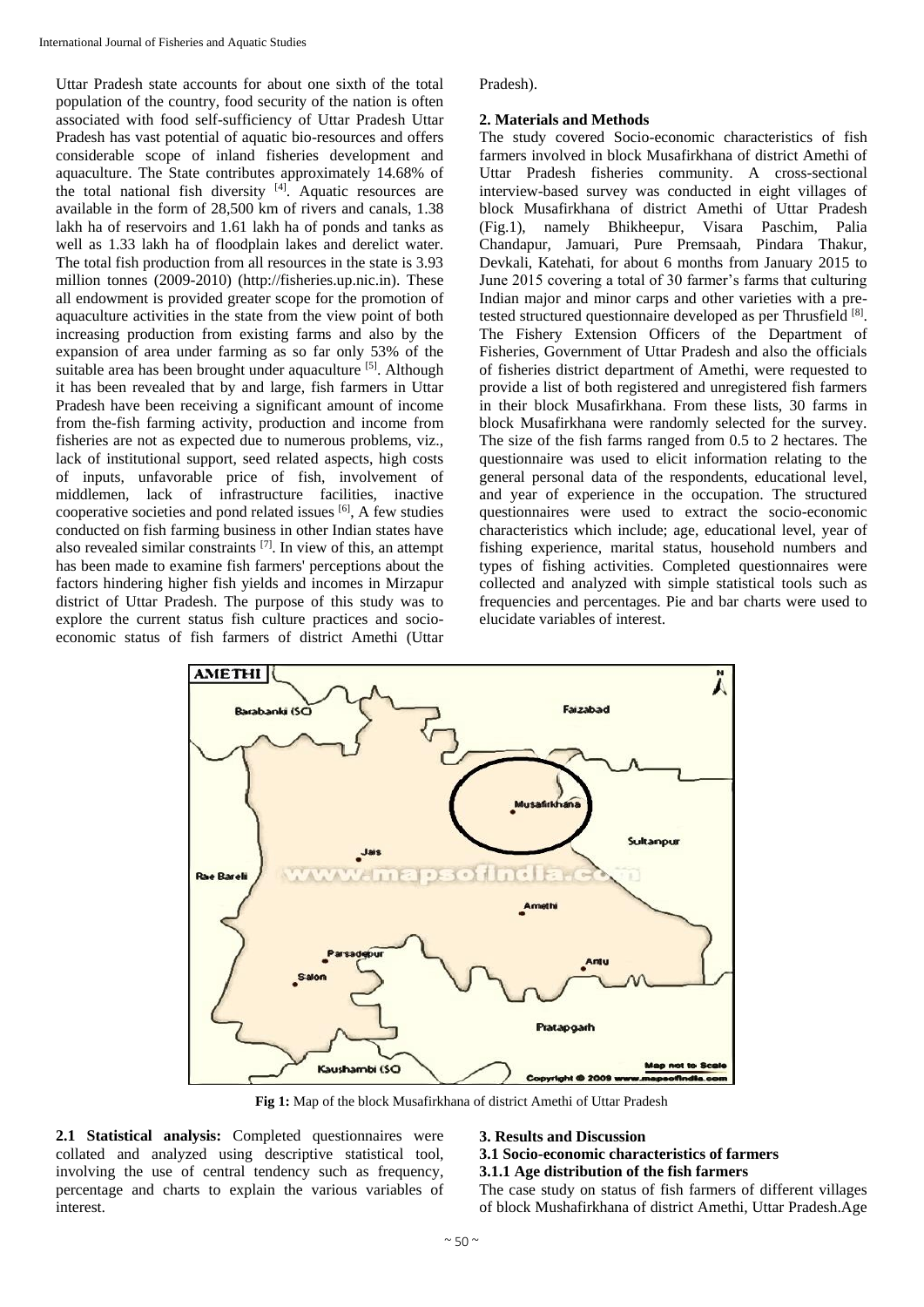was an important factor in fisheries activities. However, respondents whose ages were between 15–30 years were the most prominent in fisheries activities, they were only for 2 in number, age old as over 20 years. The farmers in this category are still in their active age to contribute meaningfully to fisheries production, reason behind this may be theirs young ages. This study show that most number of farmer found to be

active in fish culture were from age group 45-50, i.e., 7 in numbers. (Fig. 2) However, they were less educated but still more active to fisheries activities, because of their experiences in fisheries activity. There categories of fish farmers are in the middle age bracket and more favorably disposed to be innovative.



**Fig 2:** Age distribution of the respondents

#### **3.1.2 Educational background**

Study on the socio-economics variables influencing farmer participation in fisheries activities around block Mushafirkhana of district Amethi, Uttar Pradesh found that 27% of the farmers had no formal education. About 33 % had primary education, while 30% had secondary education. A very few 10% had graduationor higher education. Most of the fish farmers cannot read or write. The farmer that had no formal education were from age group above 50 year, this might be due to poor education level of their district as well as state or might be their economic status at their era. However, this study show that most percentage of farmers have primary education, it reveals that the cost of primary educational level at their state would be very low than secondary education and higher education. This study shows that the young generation are stepping toward higher education despite fish culture activities and other agricultural activities.



**Fig 3:** Educational background of respondents

#### **3.1.3 Marital status of the fishermen**

Fisheries activities are energy demanding jobs, so the farmers need to be physically strong to accomplish most of the tasks. Majority (66%) of the farmers interviewed in this study,

mainly are married, about 34% are single (Fig. 4), most of married farmers were have 3-4 children, and family size was on an average 5 in numbers.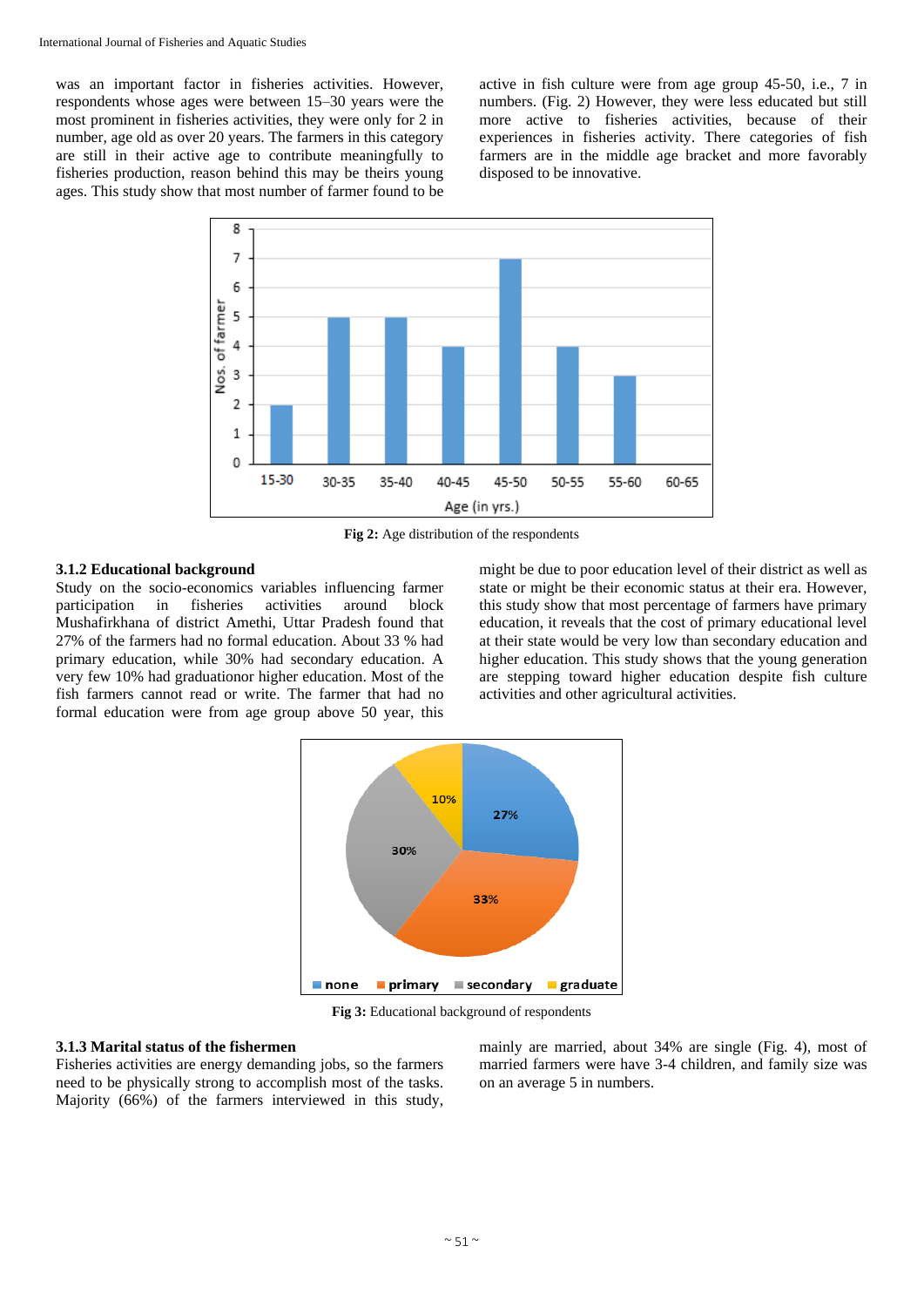

**Fig 4:** Marital status of fisherman respondents

#### **3.1.4 Experience of the fish farmers in fisheries activities**

This casestudy shows that most of the farmers (10 in numbers) had fifteen to twenty years' experience, 6 farmers were have 20-25 year experience. Only 4 had above 25 years. The figure shows that 5 farmer had 10-15 year experience while a few no. of farmers i.e., 2-3 had only 5-10 year or less than 5 year experience, in this group most of farmers were young in age and beginning activities in fish culture. This result shows that most of farmerswere involved in their youthful age, this reason may definitely prove their level of experience.



**Fig 6:** Experience of the fisherman's in fisheries activities.

### **3.1.5 Mode of operation of fishermenfolks in the study area**

The mode of operation of fishermen folks in the area of block Musafirkhana of district Amethi of Uttar Pradesh indicated that 30% of men are engaged in fish farmer activities on part time basis while 60% on full time and 10% does it occasionally (fig. 7).



**Fig 7:** Mode of operation of fishermen in the study area

**3.1.6 Caste category participation in fisheries activities**

This study reveals that the fishermen was participated from different caste categories and sub-caste categories. The majority of farmers was found from ST/SC category that was accounted as 55% followed by category OBC (other backward class), accounted for 35% and general category's farmer was as 10%, this may be due to the capital and income from other sources of different categories.



**Fig 8:** Caste wise participationof fisher folk in the study area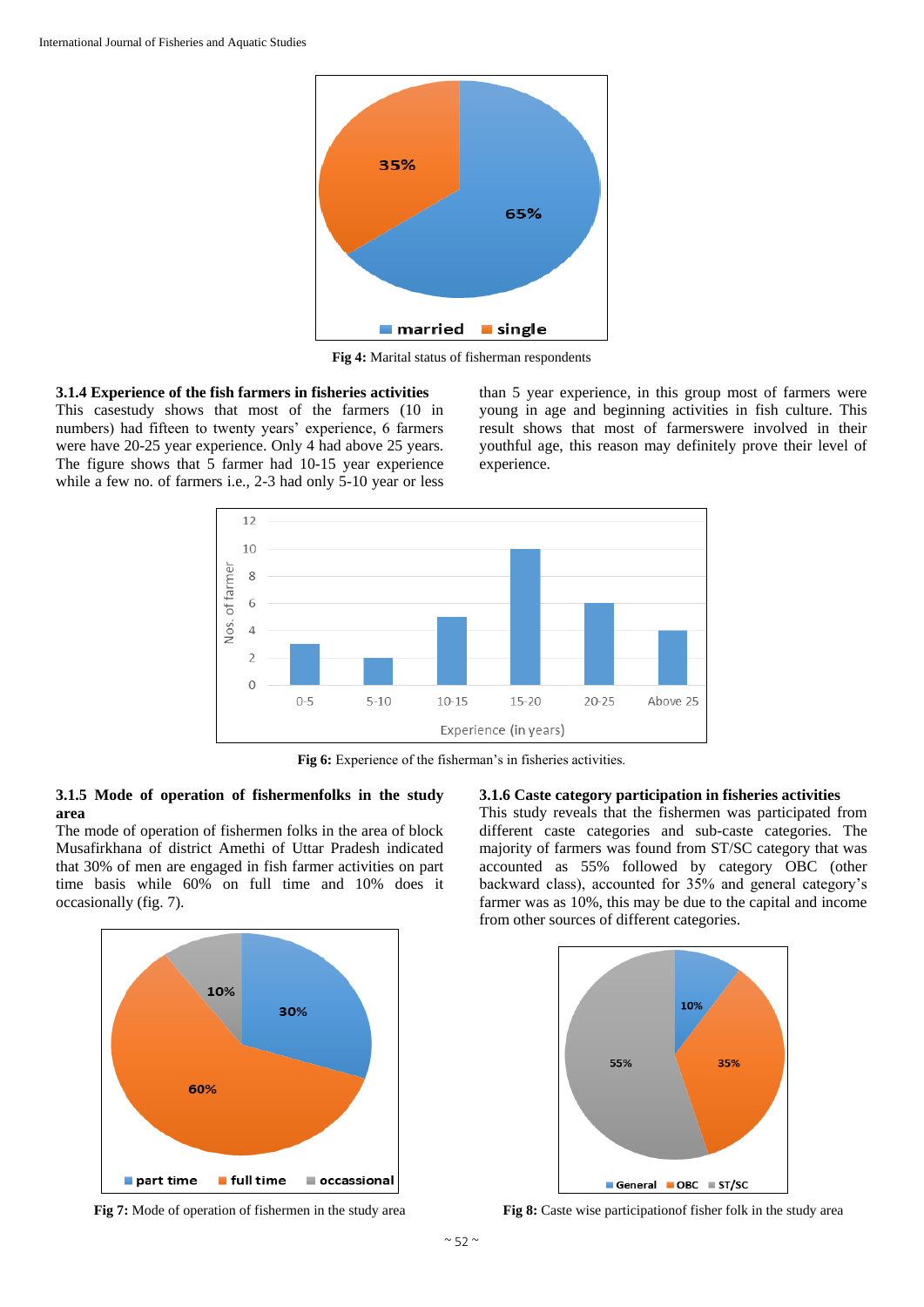### **3.2 Production of fish**

As this study shows that most of farmers of Amethi district of Uttar Pradesh follow traditional aquaculture system such as extensive aquaculture system and some of them cultured semi-intensive culture system and few countable group of farmers are adopted intensive aquaculture system. The average production for extensive culture system was found as 12-15 quintal. In Intensive aquaculture system was found as 18-22 quintal and this study in intensive culture system shows the average production 25-33 quintals. These all results show that the production of block Musafirkhana of district Amethi is little low than average production of Uttar Pradesh state. This is definitely due to lack of fisheries educations, high culture techniques, departmental policies and poor knowledge of fish seed as well as fish species and their dietary food requirement and medicinal requirements.

#### **3.3 Fish species cultured**

The commercial freshwater aquaculture in Uttar Pradesh is of intensive and semi-intensive type but here is a considerable number of farmers adopted modified extensive and extensive farming. Catla (*Catlacatla*), rohu (*Labeorohita*) and mrigal (*Cirrhinusmrigal*) cultured as Polyculture of Indian major carps was most common. This study shows in Amethi district of Uttar Prradesh that maximum farmers are cultured Indian major carp (IMC) namely Catla, Rohu and Mrigala integrated with one or two species of Exotic major carp (EMC) such as Common carp, Silver carp and Grass carp. This study revealed that the common carp and silver carp of EMC group found to be maximum cultured species along with IMC, this

may be due to consumer preference, faster growth rate, low mortality and easy to culture with low input.

#### **3.4 Feed and fertilizers practices**

According to De Silva and Anderson<sup>[9]</sup> that though natural food contributes to the nutrition of the cultured fish while the exogenous supply of artificial food is essential to supply nutrients, which may be deficient in natural food. However, application of artificial feed affects water quality more than any other management factors. Feeding of fish at 2-5% of the body weight is recommended based on natural productivity of fishpond <a>[10]</a>. The farmers of Uttar Pradesh used wide variety of feed ingredients of both plant and animal origin. The two important feedstuffs used as a combination are rice bran and groundnut oil cake. Mustard oil cake was also preferred as a feed ingredient. This study found that among fish feeds, bran (35%), mainly rice bran cake was favoured mostly by the Amethi district fish farmers because of its easy availability and nutritional quality along with Natural feed (60%) and 5% other ingredients such as wheat bran/husk. However, about 60% of the farmers were entirely dependent on natural production. The farmers of Amethi district, Uttar Pradesh used different types of organic and inorganic fertilizers to facilitate the growth of natural food organisms. Application of organic fertilizers (91%) like cow dung, poultry manure in different doses, was most common in nursery ponds after one week of stocking. The inorganic fertilizers used by the farmers to augment primary productivity were urea, single superphosphate and di-ammonium phosphate.



**Fig 9:** Feed stuff used by fisher folk in the study area

# **3.5 Source of information on aquaculture,fish seeds and diseases treatment**

As shown in this study, majority of the farmers of Amethi district of Uttar Pradesh learnt aquaculture through day-to-day experience and gain knowledge from other farmers. Information was also sought from Government extension workers, educational institutions and other farmers, friends and neighbors. As regards to the information on fish seeds, they depend on other farmers, self-knowledge, friends and neighbours, Government extension workers and educational institutions. However, for the information on disease treatment, the farmers sought help from feed and drug sales personnel who visit the farms regularly to promote their company products. Uttar Pradesh farmers learnt aquaculture on their own way (70%) and they also take advice from other farmers, friends and neighbours. For information on fish seeds, farmers were again dependent on other farmers, own knowledge, friends and neighbours. Government extension workers also provided some information on aquaculture and fish seeds. The results also reflected the lack of co-ordination between Government extension officers and farmers in implementing the scientific advancements in aquaculture. For knowledge on aquaculture, there was over-dependence on other local farmers, friends and neighbours. The Government extension officers were among the last source of information. A similar trend was observed in Bangladesh, Vietnam and Thailand [11-14].

## **4. Conclusion**

This study concluded that the farmer of block Musafirkhana of district Amethi of Uttar Pradesh fisheries community produce fish as some low to the rate of state average production. Although farmers were from different age group, caste, communities, education level and different experience